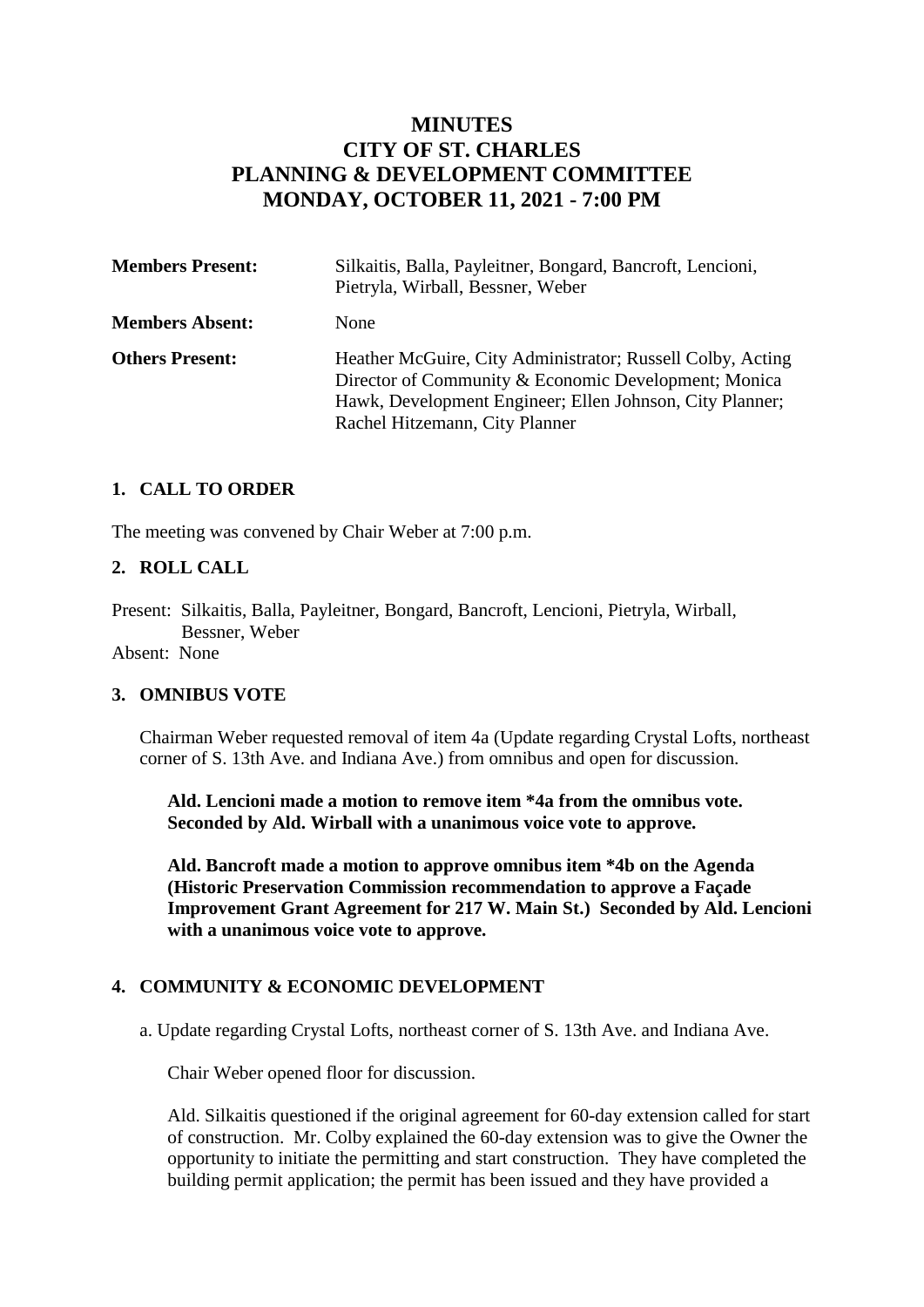Planning & Development Committee October 11, 2021 Page 2

> construction schedule with a construction start date of October 25. Because the building permit has been issued the City could allow them to maintain the site as a construction site, however since they have not initiated construction, the City would have a basis to require the Owner to bring site into compliance up until the time they begin construction work.

> Ald Silkaitis referenced the last paragraph of first section of handout, "in the event construction does not proceed in a timely manner", Ald. Silkaitis asked what is a timely manner? Mr. Colby responded it would be based upon the construction schedule provided to the City by the Owner and will require contractor adheres to the schedule.

Ald. Bongard asked when the 90 days starts. Mr. Colby responded the 90 days start with the date the permit was issued. Staff would not need to come back to Committee to begin enforcement. No action is required by the Committee at this time.

c. Plan Commission recommendation to approve a Special Use for PUD Amendment and PUD Preliminary Plan for Casey's, 2600 E. Main St.

Ms. Hitzemann presented the Executive Summary posted in the meeting packet.

Mr. Jonathan Kulaga, Regional Manager for Casey's General Store, gave a brief description of Casey's stores growth, presence in the Midwest, and Casey's Here for Good program which supports the local community.

Mr. Eric Tracy, Engineer, Kimley Horn and Associates, walked through the site plan of the proposed Casey's. Site plan showed there will be 2 connections proposed to Fieldgate Drive which is critical for the fuel tanks delivering to the site. Curb cut on Main Street has been removed. Landscape Plan has been revised and showed to staff before the meeting.

Ald. Payleitner asked who will own the property. Eric Dams, Troutman & Dams Commercial Real Estate, advised the property would be owned by Troutman & Dams Commercial Real Estate and the property will be leased to Casey's.

Ald. Payleitner asked for confirmation that at the end of lease with Casey's, the fuel tanks are to be removed by Casey's, backfill and soil testing would be done by Casey's. Mr. Dams confirmed that Casey's will be responsible for removing tanks, backfill and soil testing.

Ald. Bessner asked how much pizza is sold at Casey's. Mr. Kulaga advised it varies by location. Pizza is sold by slice or whole pie including breakfast pizza. Stores in this area with high traffic volume are selling 20 – 30 pizzas on a regular afternoon, some locations can sell 100 pizzas on a Friday night. Some locations work with Door Dash or Uber Eats but most orders are pick up orders. Pizzas are made fresh on site.

Ald. Bongard questioned Staff regarding Commissioners approving Casey's after expressing concern about a gas station at this location, referencing Comprehensive Plan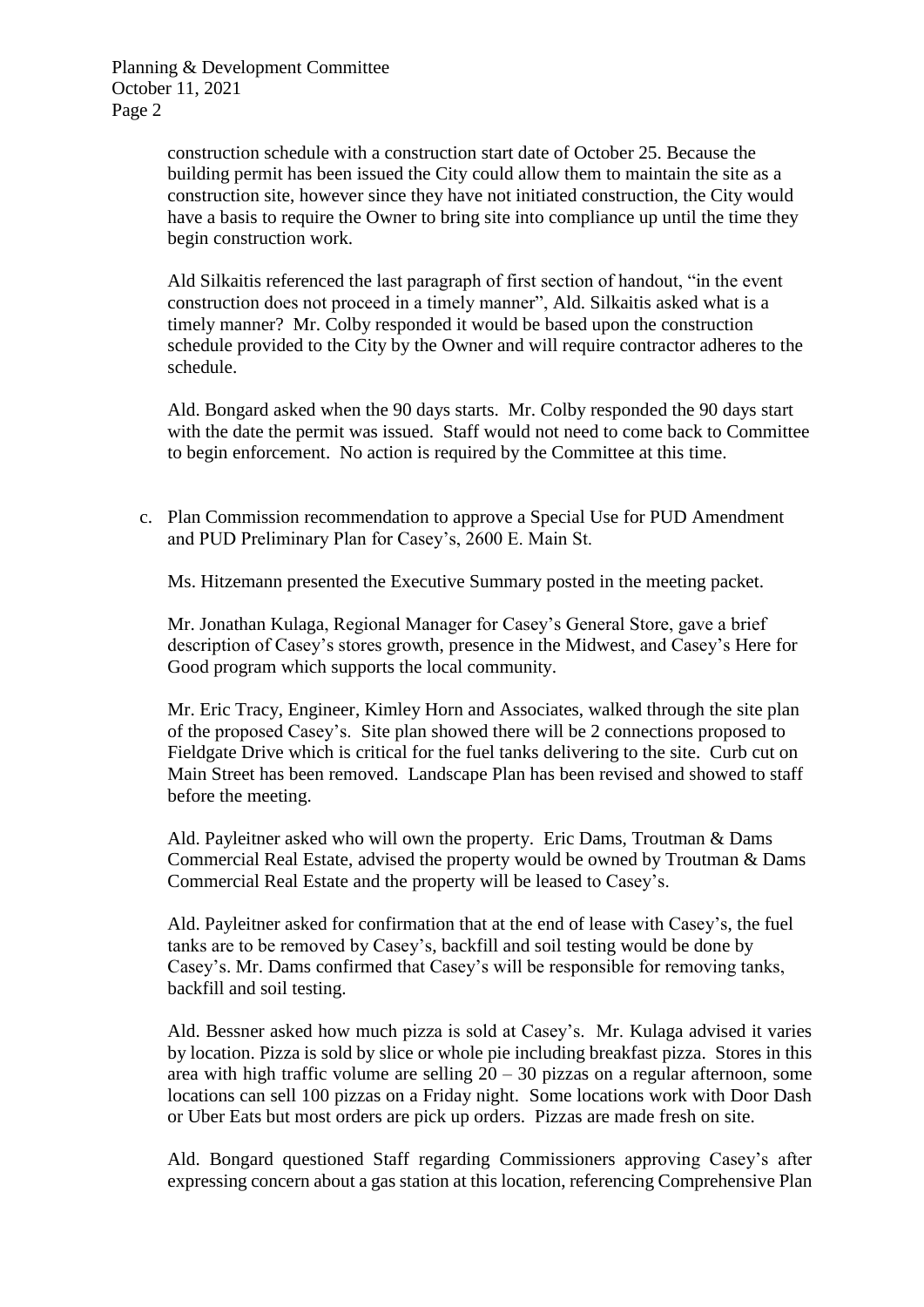Planning & Development Committee October 11, 2021 Page 3

> and other gas stations in the area being developed. Ms. Hitzmann responded that commissioners commented that Casey's also has the pizza component so it's not just a gas station.

**Ald. Bessner made a motion to approve the request to approve Special Use for PUD and PUD Preliminary Plan for Casey's. Seconded by Ald. Balla.**

**Roll was called: Ayes: Bessner, Balla Absent: Recused: Nays: Lencioni, Pietryla, Wirball, Silkaitis, Payleitner, Bongard, Bancroft Motion failed 2-7**

d. Plan Commission recommendation to approve a 6-Month Extension of a Special Use for Recreational Cannabis Dispensing Organization for Zen Leaf, 3714 Illinois Ave.

Ms. Johnson presented the Executive Summary posted in the meeting packet.

Ald. Payleitner asked what is the timeline?

Tyler Manic, Schain, Banks, Kenny & Schwartz, Ltd., attorney for Zen Leaf, responded that the General Assembly shutting down in spring of 2020 slowed things down, Gov. Pritzker signed the amendment allowing Zen Leaf to relocate at the end of July 2021, IDFPR will be coming out with the application on Oct. 12, they then have 30 days to review. They are nticipating IDFRP will act swiftly in review. New location occupancy inspection is scheduled for Oct. 12. If IDFPR gives approval in a 30-day window after inspection, they should be able to move in January 2022.

Ald. Payleitner requested Zen Leaf to reach out to current neighbors to keep them advised of timeline. Mr. Manic advised an email has been sent to association and they have worked out concerns with neighbors of current site.

**Ald. Lencioni made a motion to approve the request to approve 6-month extension of Special Use of Recreational Cannabis Dispensing Organization for Zen Leaf. Seconded by Ald. Bancroft.**

**Roll was called: Ayes: Pietryla, Wirball, Bessner, Silkaitis, Balla, Payleitner, Bongard, Bancroft, Lencioni Absent: Recused: Nays: Motion passed: 9-0**

e. Recommendation to direct Staff to issue a Request for Concept Proposals for the former Police Station site and adjacent City-owned properties.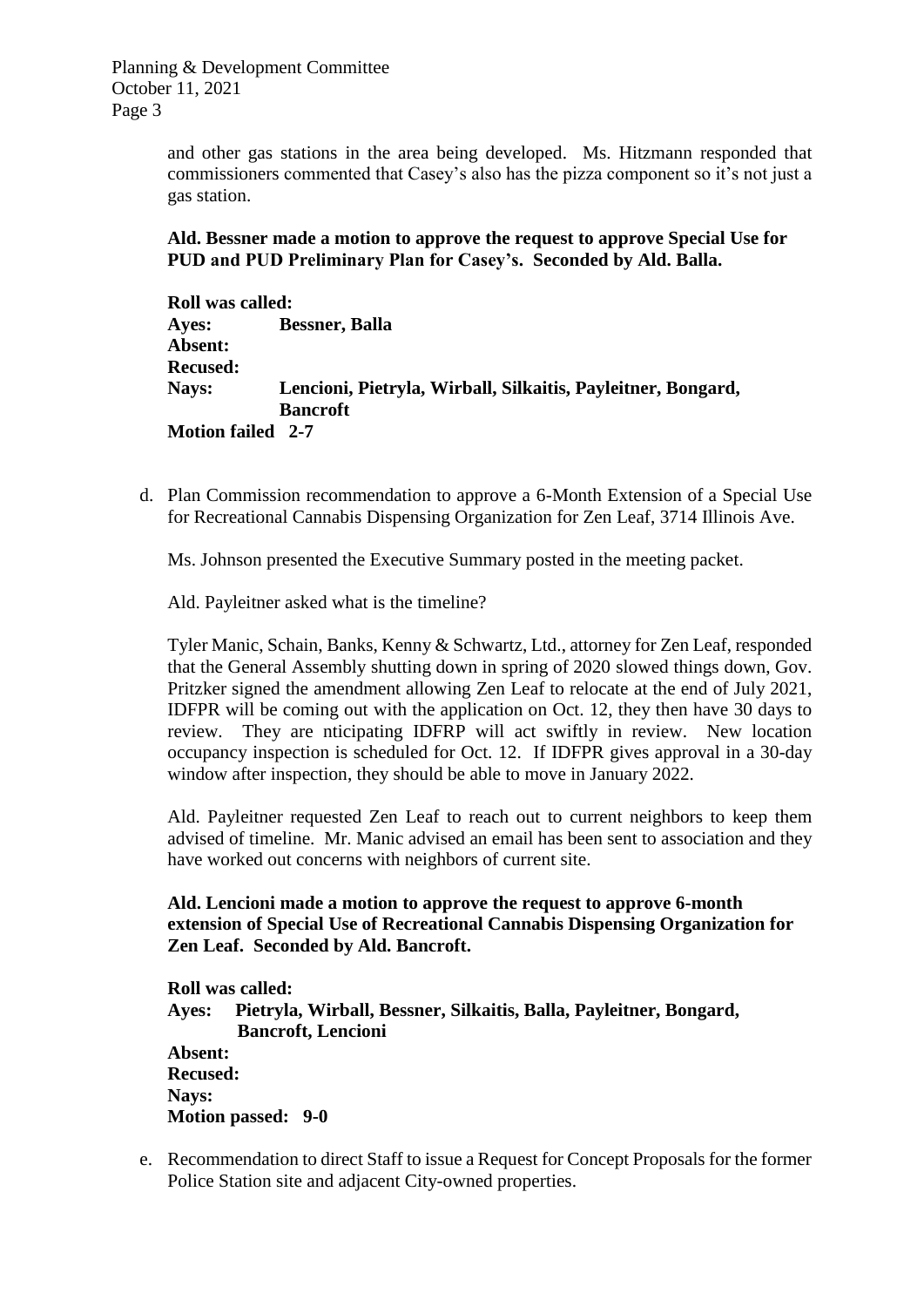Mr. Colby presented the Executive Summary posted in the meeting packet.

Ald. Pietryla asked to include language to include other amenities for use by the general public.

Ald. Lencioni would like to consider allowing 120 days to review Concept Proposals.

Ald. Wirball agreed with 120 days and adding language for public amenity. He suggests language to acknowledge the Freedom Shrine movement. He would like to review as many applicants as possible.

Ald. Payleitner questioned the review process with a short list of proposals. Staff will do vetting but committee would like to see as many qualified applicants as possible. Mr. Colby responded staff would vet and present all that are appropriate to be presented.

Ald. Bancroft said from public space standpoint we want to be careful not to make suggestion to include a specific amenity, like a bandshell or concert hall, in addition to building site.

Ald. Bongard asked what is the best process to take the community and Council to push more of the vision side without getting into specifics and not getting 40 versions of the same thing. This property will have a lot of conversation around it. Mr. Colby responded, to be fair to the applicants, first evaluate on specific criteria that has been listed in the request for concepts, then depending on if there are more alike, they will be grouped by types by project, and determine a way to rank those by quality of how well it demonstrates complying with planning documents. Possibility some responses are outside the box, they may be a separate group.

Ald. Wirball noted there is not a price on the property. Mr. Colby responded Staff has suggested to the extent that a Developer is able, they suggest business terms to the City. There will be development costs associated with the property making it development ready, demolishing the buildings, environmental cleanup, element of public improvements. It is possible if a Developer is chosen the City would enter into a redevelopment agreement outlining how the costs are being structured and what the Developer will be responsible for in the project.

Chair Weber commented with the exception of 120-day timeline he would like to keep this as flexible as possible.

**Ald. Bongard made a motion to approve a recommendation to direct Staff to issue a Request for Concept Proposals for the former Police Station site and adjacent City-owned properties. Seconded by Ald. Wirball.**

**Roll was called: Ayes: Pietryla, Wirball, Bessner, Silkaitis, Balla, Payleitner, Bongard, Bancroft, Lencioni Absent: Recused:**